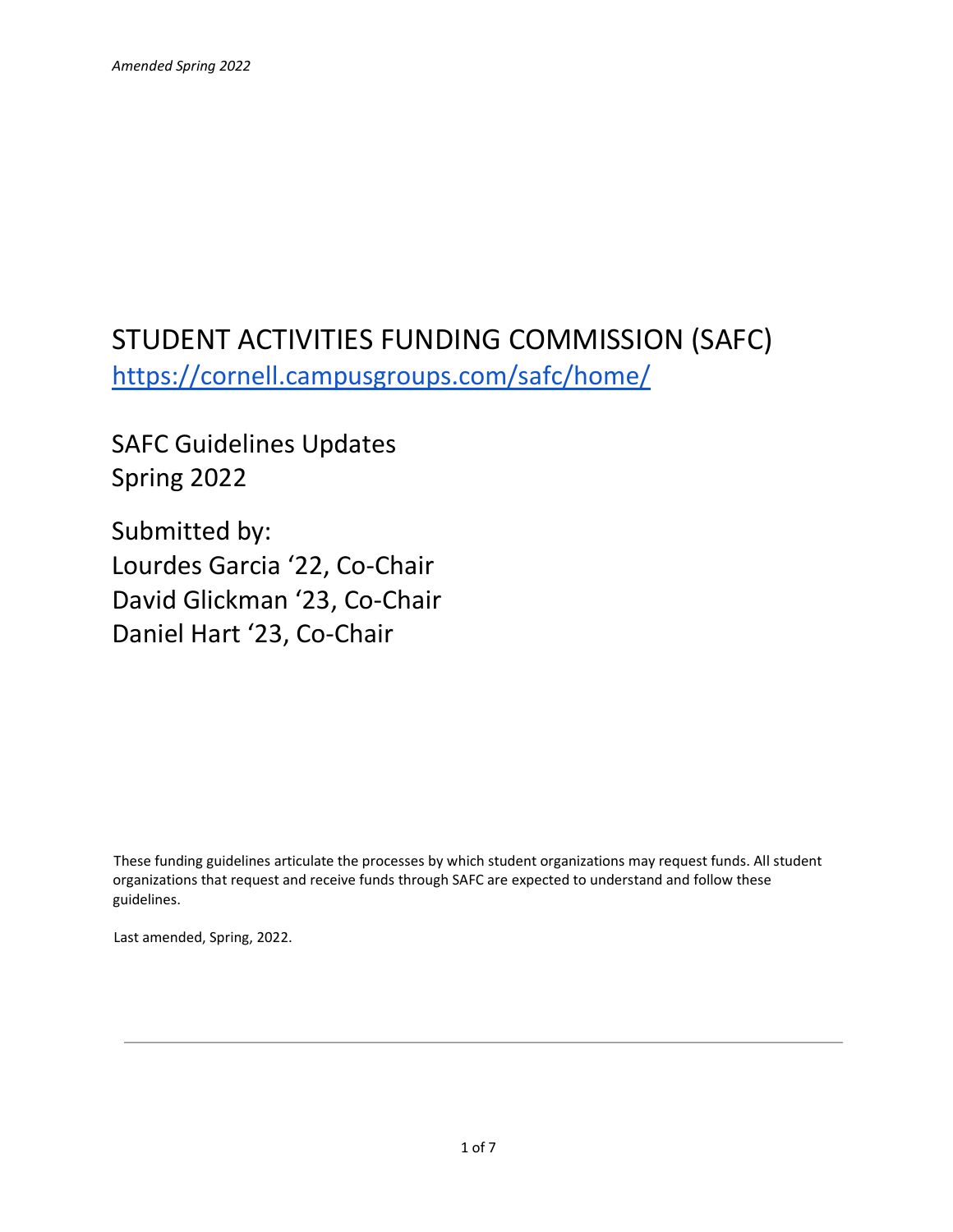# **1 - Terms**

- 1. **Allocation**  A promise of funds set aside by the Commission in response to a request for funding.
- 2. **Applicant** The Student Organizations submitting a budget.
- 3. **Application**  A budget submitted to the SAFC to be reviewed.
- 4. **Business Day** A business day is considered a Monday-Friday when Cornell University is open. Typical business days for SAFC transactions will occur when classes are in session.
- 5. **Commissioner** A member of the SAFC.
- 6. **Budget Approval** A signature or online approval of the budget done exclusively through CampusGroups by a minimum of 2 officers (President(s), and/or Treasurer(s)) of an organization
- 7. **New Organization** An organization that either did not receive or did not spend any funds allocated by the SAFC during the previous two academic years. Resources on how to register a new organization can be found in the Big Re[d Guidebook.](https://scl.cornell.edu/NewRSOs)
- 8. **Quote**  A quote is a good faith estimate of the cost of goods or services for which the applicant is applying funds. To be valid for the Commission the price quote must:
	- a. Be dated within the current academic semester.
	- b. Include unit costs or prices for each requested expense and cost of shipping and handling, if applicable.
	- c. Come directly from the vendor of the item(s) being requested.
- 9. **[Registered Student Organization](https://scl.cornell.edu/get-involved/campus-activities/student-organization-directory)** An organization that has complete registration with the Campus Activities Office.
- 10. **Spending Cap** The Commission assigns each organization a maximum allocation spending cap, which determines the maximum cumulative amount of funding the organization can receive annually.
- 11. **[Campus Activities Office](https://scl.cornell.edu/get-involved/campus-activities)** The Campus Activities Office is an administrative unit of the university which regulates [registrations of student organizations,](https://scl.cornell.edu/get-involved/campus-activities/student-organization-resources/registration-process) allowing them certain privileges on campus, including the right to apply for funds from the SAFC. The office also provides extensive information and advisory resources to officers of registered student organizations.
- 12. **SOBO (Student Organization Business Office)** Through the Campus Activities Payment Request system, SOBO can assist with processing reimbursements, purchasing items, reservations, and responsible for any direct payments for services, guest speakers/performers per University policy.
- 13. **[CampusGroups](https://cornell.campusgroups.com/)** Is the student online engagement platform used to engage with the student body. Students can view what events are taking place, attain important information, and also connect with student organizations. Additionally, student organizations can register their club, request funding, post their events, communicate with their student org members via the platform.
- 14. **[Scheduling@Cornell](https://scheduling.cornell.edu/)** The website contains information and links to help you schedule space for an event, meeting, info session, social gathering, access important academic dates and information, and much more. If you are requesting and receiving funds from SAFC for food, on-campus space reservation, and/or vendor services on campus, you will need to have your event submitted and approved in this platform.

# **2 - Version of Record**

The version of the guidelines posted on the Student Activities Funding Commission CampusGroups website is the version of record, and it shall supersede any other existing versions. The Campus Activities Office in conjunction with SAFC shall maintain and modify this version when needed.

# **3 - Funding Eligibility**

To be eligible to request funds or to spend allocated funds an applicant must:

1. Register with and be approved by the Campus Activities Office before the budget deadline in each semester (organizations that are not registered cannot request funds).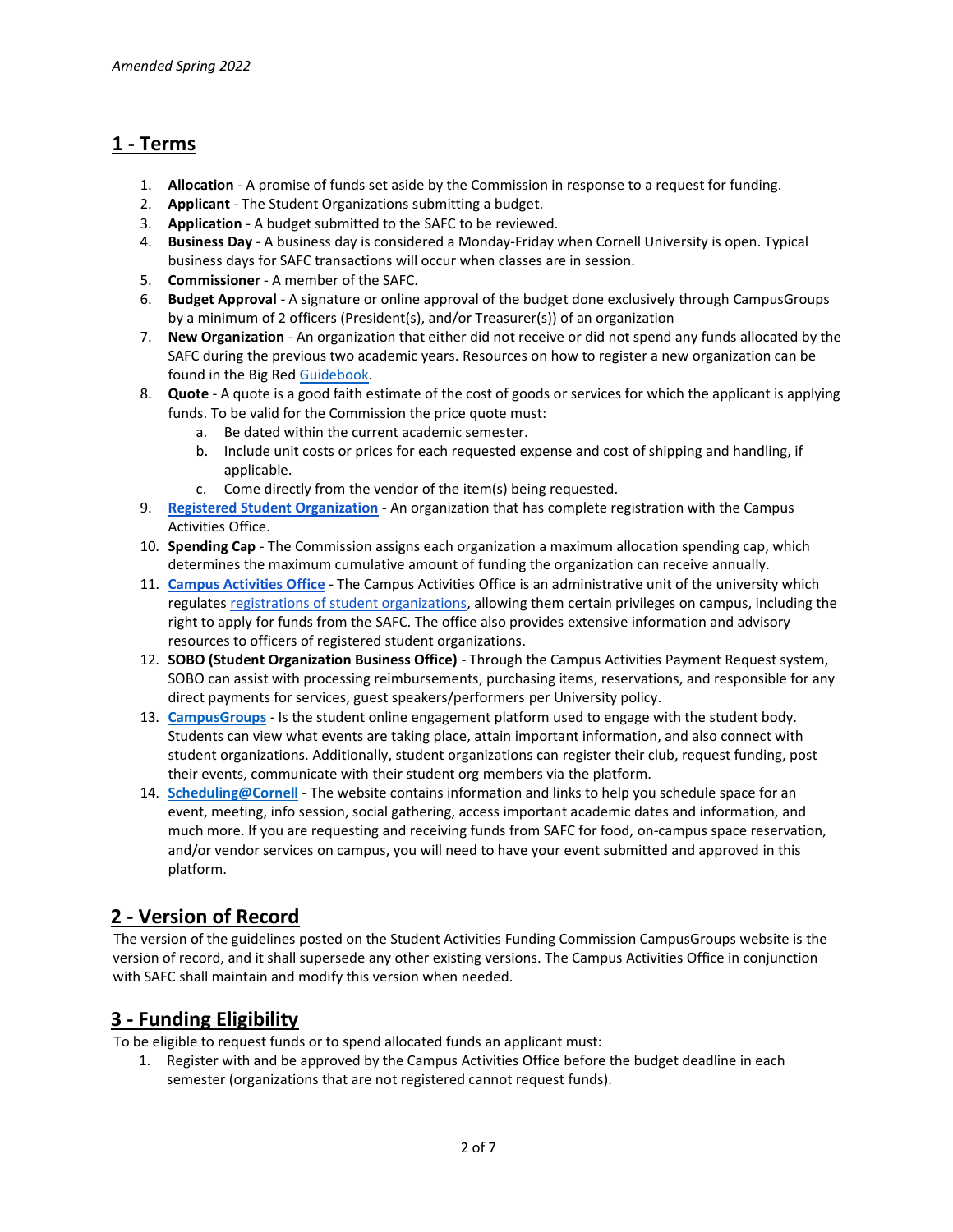- 2. Have undergraduate members who comprise at least 60% of its total membership, excluding alumni members.
- 3. Be in good standing with the Commission and Cornell University.
- 4. Be distinctly different from other organizations. The Campus Activities Office along with SAFC may convene a meeting with organizations that share similar missions with similar membership.
- 5. Have at least one officer take the mandatory [SAFC](https://cglink.me/2ee/s54924) Quiz. Help Sessions and Office Hours will take place at the beginning of the semester.
- 6. Have a minimum of 2 officers (President(s) and/or Treasurer(s)) of an organization affirm their approval for each request by digital signature via CampusGroups by the budget deadline (registered officers must be two distinct individuals).

# **4 - Funds**

The Commission allocates funds according to these guidelines and its bylaws. The Commission will provide one opportunity for the submission of funding requests each semester, with potential for a special projects funding cycle (as long as the organization stays within its spending cap). The special project's funding will be determined by the SAFC on an as-needed basis each semester.

When funding decisions are released, the funds will be used towards expenses that occur between the first and last days of classes (unless Campus Activities approves for events to occur outside of the first and last day of classes). Allocations do not guarantee that specific reimbursements or payments will be issued. For this reason, organizations are advised to consult with the Commission before entering into any commitment with financial consequences.

Within a category, organizations can adjust original budget allocations if the proposed items are permitted within the guidelines at the discretion of SAFC and/or the Student Business Organizational Office (SOBO). This will be facilitated through a CampusGroups category change/cancelation form.

### **Permitted Expenses**

Organizations may request funds for the following categories of expenses in a budget application:

- 1. Recruitment
- 2. Operating expenses
- 3. Programs (events/practices)
- 4. Publications

### **Spending Caps (Maximum Allocation)**

The Commission assigns each organization a maximum allocation spending cap, which determines the maximum cumulative amount of funding the organization can receive annually.

The Commission will annually evaluate the number of spending caps and the total number of organizations and may increase or reduce the spending cap throughout the fiscal year depending on the number of funds available and the number of new organizations that request funding.

Adjustment of spending caps can only be updated after the Spring academic semester. Will take effect for the upcoming Fall Semester of 2022 if no objection.

The Commission assigns every new organization to the \$1,000/year Spending Cap.

## **5 - Categories of Supported Expenses**

This section describes the kinds of expenses which the Commission may fund.

- 1. Recruitment
- 2. Operational Expenses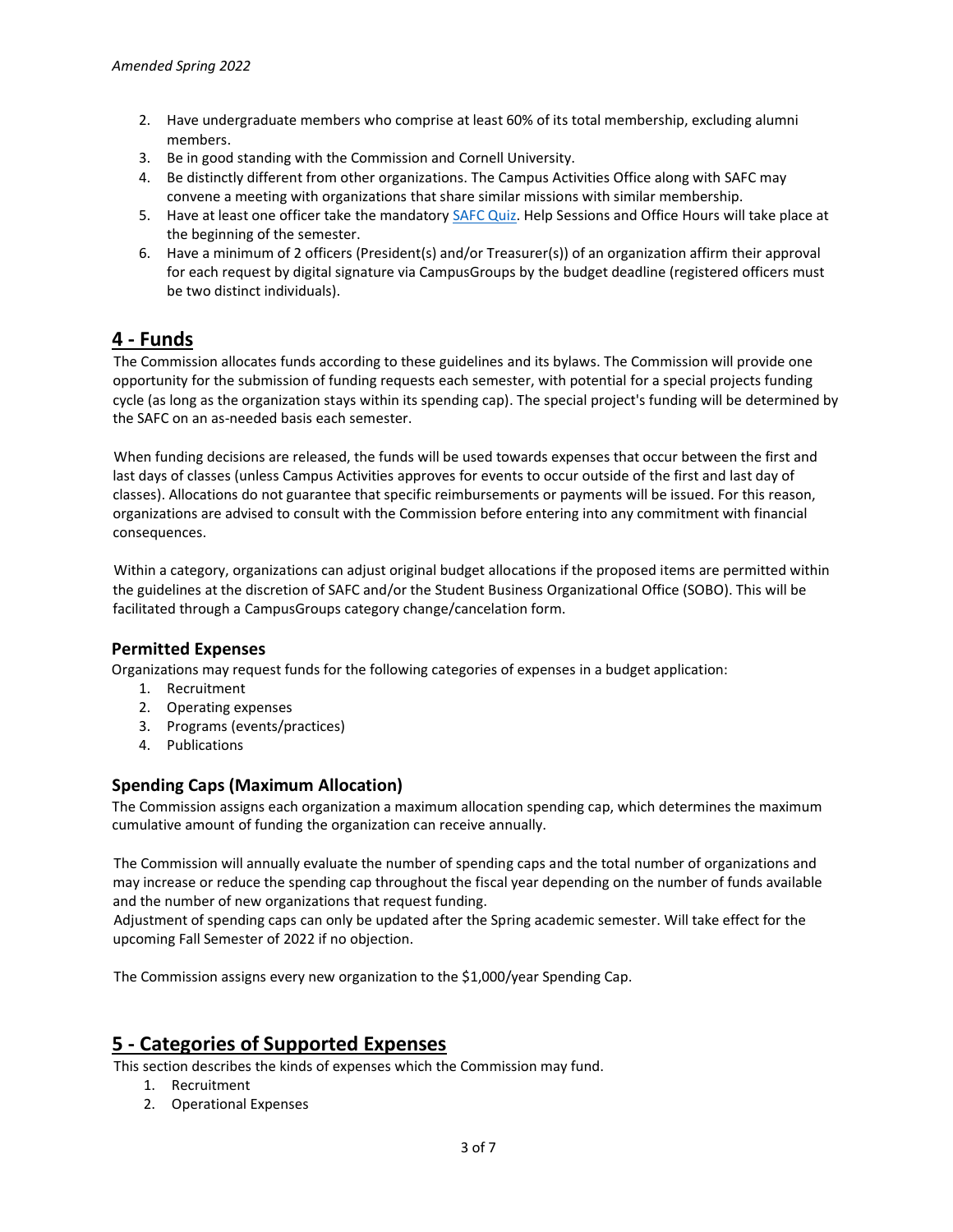- 3. Programs (events/practices)
- 4. Publications

The following general principles apply to all expenses funded by the Commission:

- 1. The Commission funds only for expenses that relate to the purpose of the organization as specified in its registration with the Campus Activities Office.
- 2. In funding requests, organizations must always break down the amounts requested in each expense category and specify the permitted expense in the category to which the amounts relate.
- 3. Depending on the type of request and the category, [additional documentation](https://docs.google.com/document/d/1_I-Y-JN8IewiLj4dd-dgBOIZBdAmKrKxzBf7-3LJvA4/edit?usp=sharing) or conditions may apply to funding requests.

#### **Recruitment**

Recruitment expenses support the functions of the organization related to recruitment, regardless of when it is done in the semester. A \$300 per semester is suggested for recruitment expenses. This cap will apply to the overall total budget requested and allocated. When reviewing budget requests, SAFC will consider the recommended cap and reach out to the organization if there are questions or concerns.

The following expenses are allowed under this category:

- 1. Copying, printing, social media services, stickers, pens, and other general items related to advertising for recruitment.
	- a. Must follow the [University Branding](https://apps.univcomm.cornell.edu/brand-forms/forms/) guidelines around the use of Cornell name and logo (for pens, stickers, etc.)
		- i. Logo approval form should be approved beforehand and must be included with Payment Request.
	- b. If branded items are exclusively distributed to club members, they are operational expenses.
- 2. Food may be permitted if it is available to both club members and applicants and must abide by [Cornell](https://covid.cornell.edu/events/)  [University guidelines](https://covid.cornell.edu/events/) (and be registered through scheduling@cornell.edu (25Live)).

### **Operational Expenses**

#### **General Purpose**

Operating expenses support the operation of the organization.

The following expenses are allowed under this category:

- 1. Repairs and maintenance of equipment
- 2. Durable goods (any item that lasts longer than 2 years)
	- a. Organizational branded items/apparel, (must follow the [University Branding](https://apps.univcomm.cornell.edu/brand-forms/forms/) guidelines around the use of Cornell name and logo) including uniforms
		- i. Logo approval form should be approved beforehand and must be included with Payment Request.
		- ii. Items can only be for club members and must benefit the majority of club members.
- b. Storage unit/locker rental expenses for durable goods may be approved on a case-by-case basis
- 3. Background checks and other clearances
- 4. Web hosting, subscriptions and/or software
	- a. Must be core to the club's mission
	- b. In order to receive funding for subscriptions, clubs must attach their mission statement and explain how the event is related to that mission statement

### **Programs (events/practices)**

This category includes expenses associated with private and public events, which should all be **posted in CampusGroups. Events also need to be registered and approved through [scheduling@cornell.edu](https://scheduling.cornell.edu/) (25Live). In**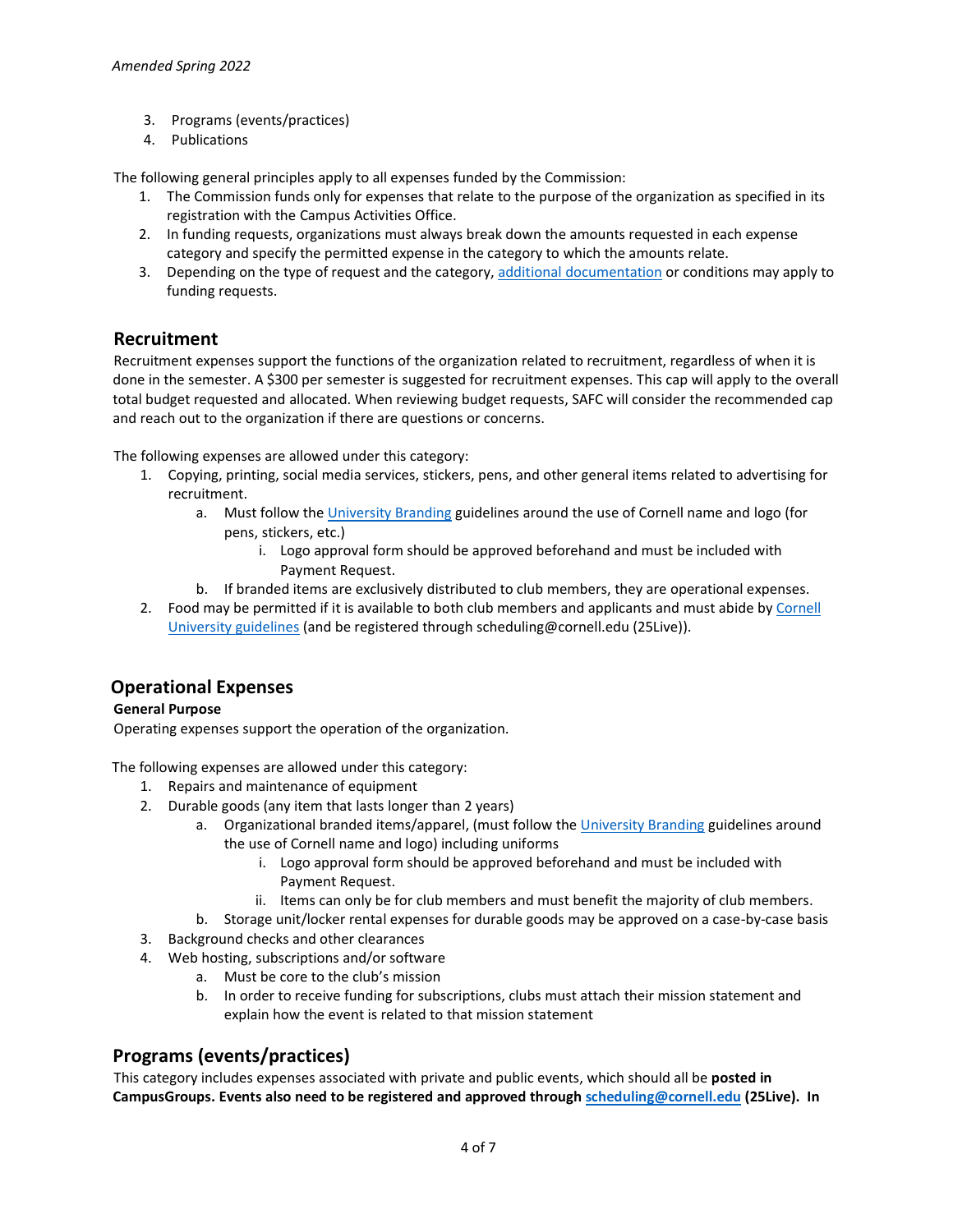#### **order to receive reimbursements or have payments processed for event expenses, a PDF of the scheduling@cornell.edu approval must be included with the Payment Request. Approval may take a few weeks; therefore, clubs should begin the process during budget application.**

The following expenses are permitted under this category:

- 1. Public events
	- a. Definition
		- i. Public events are defined as events open to the entire community
		- ii. Public events include but are not limited to hosting a speaker, tournament, open activity, or photography (that anyone can attend)
	- b. Examples of Program expenses
		- i. Food, which must abide by [Cornell University guidelines](https://covid.cornell.edu/events/) (and be registered through scheduling@cornell.edu (25Live)).
		- ii. Speaker fees (travel and lodging for speaker should be included in the engagement fee)
		- iii. Supplies essential to the event
		- iv. Venue rental
		- v. Professional event production service including video/sound recording or photography expenses
		- vi. Event advertisement
			- 1. Copies and chalk
			- 2. Social media advertising
			- 3. Organizations can utilize the Cornell Daily Sun.
				- a. \$64.00 per 1/8 page vertical
		- vii. Media rental and licensing fees
		- viii. Giveaways
			- 1. Cannot be a prize
			- 2. Must be given to a majority of participants (goodie bags, etc.)
- 2. Private events
	- a. Definition
		- i. Private events are defined as events exclusive to club members
		- ii. Private events include:
			- 1. Reasonable social club activities
				- a. Event is on campus or virtual
				- 2. Activities core to the mission of a club
					- a. Includes but is not limited to club competitions, practices, select travel events
					- b. **To receive funding under this sub-category, clubs must attach their mission statement to the budget and explain how the event is related to that mission statement**
			- 3. General body meetings
				- a. Regular meetings of club members
	- b. Examples of Private expenses
		- i. Reasonable social club activities
			- 1. DIY kits
			- 2. Supplies required for event, not including food
		- ii. Activities core to the mission of a club
			- 1. Registration fees for virtual event attendance
			- 2. Registration for in-person events
			- 3. Travel and lodging (Can only request travel/lodging costs up to the spending cap and allocation. This means that travel and/or lodging total cost could exceed the allocation, but SAFC will only cover up to the organization's spending cap limit.)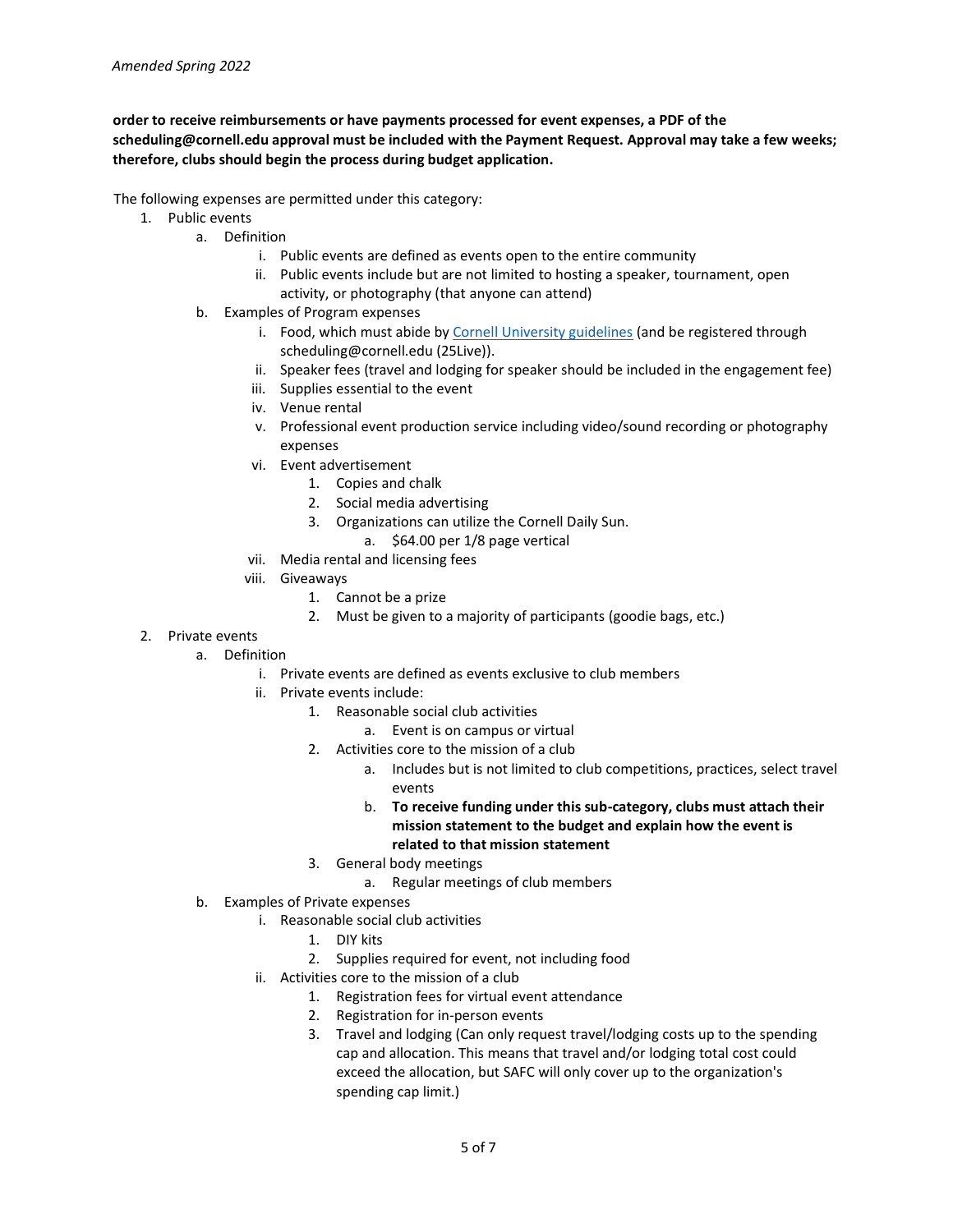- a. Driver of personal vehicle transportation \$0.58 per vehicle per mile per US Internal Revenue Service
- b. Rented or purchased modes of transportation (rented car, airplane, bus, etc.) may be funded in full if the expense is within the club's spending cap.
- c. Lodging/Hotel/Motel fees student lodging rate is \$50 per person per night
- d. SAFC will **NOT** fund for food consumption for travel.
- 4. Equipment needed for practices (that cannot be secured on-campus)
- iii. General Body meetings
- iv. Supplies required for event, not including food

#### **Publications**

Publication expenses include expenses incurred to create and distribute a publication to the campus community.

For expenses to be eligible under this category, they must support the production of a publication that:

- 1. Is available to the entire Cornell community and distributed at locations on campus frequented by this community, including campus dining facilities, student centers, and libraries.
- 2. Issue at least 75 copies that will be printed in the academic year the funds are requested.
- 3. Include the email, phone, or mailing address for the President, Treasurer, and Advisor of the organization in each issue.
- 4. For each publication, the applicant must provide:
	- a. Quote documentation for each expense.
	- b. Either a copy of a recent issue of the publication or, in the case of a new publication, a written outline detailing the format, content, and intended audience of the publication.

### **Prohibited Expenses**

The following expenses are prohibited under all four categories.

- 1. Duplicates functionality or service already available on campus
	- a. Includes general office supplies that can be found on campus (hole puncher, scissors, staplers, chalk, general markers, etc.) Contact Campus Activities at [activities@cornell.edu](mailto:activities@cornell.edu) if an organization would like to borrow office supplies.
	- b. Click [here](https://docs.google.com/document/d/1PoaBHBm4AJzcCfp1KKKG0YwmnGj8-llsYWoGV9jMPaM/edit?usp=sharing) to see a list of items available on campus.
- 2. Electronics (unless the club's needs are directly connected to its functionality. Examples of electronics are microphones, television, flash drives, etc.).
- 3. Alcohol
- 4. Prizes including but not limited to gift cards, raffles, or any item that is given as or considered to be won as a "prize."
- 5. Donations made directly with SAFC funds (A program/event can be planned with SAFC funds and funds raised by said program/event can be used as a donation. Organizations must coordinate with SOBO, by emailing [SOBO@cornell.edu\)](mailto:SOBO@cornell.edu).
- 6. Payment or engagement fee if paid to a direct organization member or advisor
- 7. SAFC funds cannot be used to purchase tickets to events funded by other SAFC funded organizations.

### **6 - Payment Requests**

Once you receive approval of your budget request, you **MUST** submit a Payment Request in CampusGroups in order to utilize your allocation. The approval of your budget request is just the first step towards utilizing the allocation. If you do not submit a Payment Request, **nothing will be purchased, paid for, or transferred.**